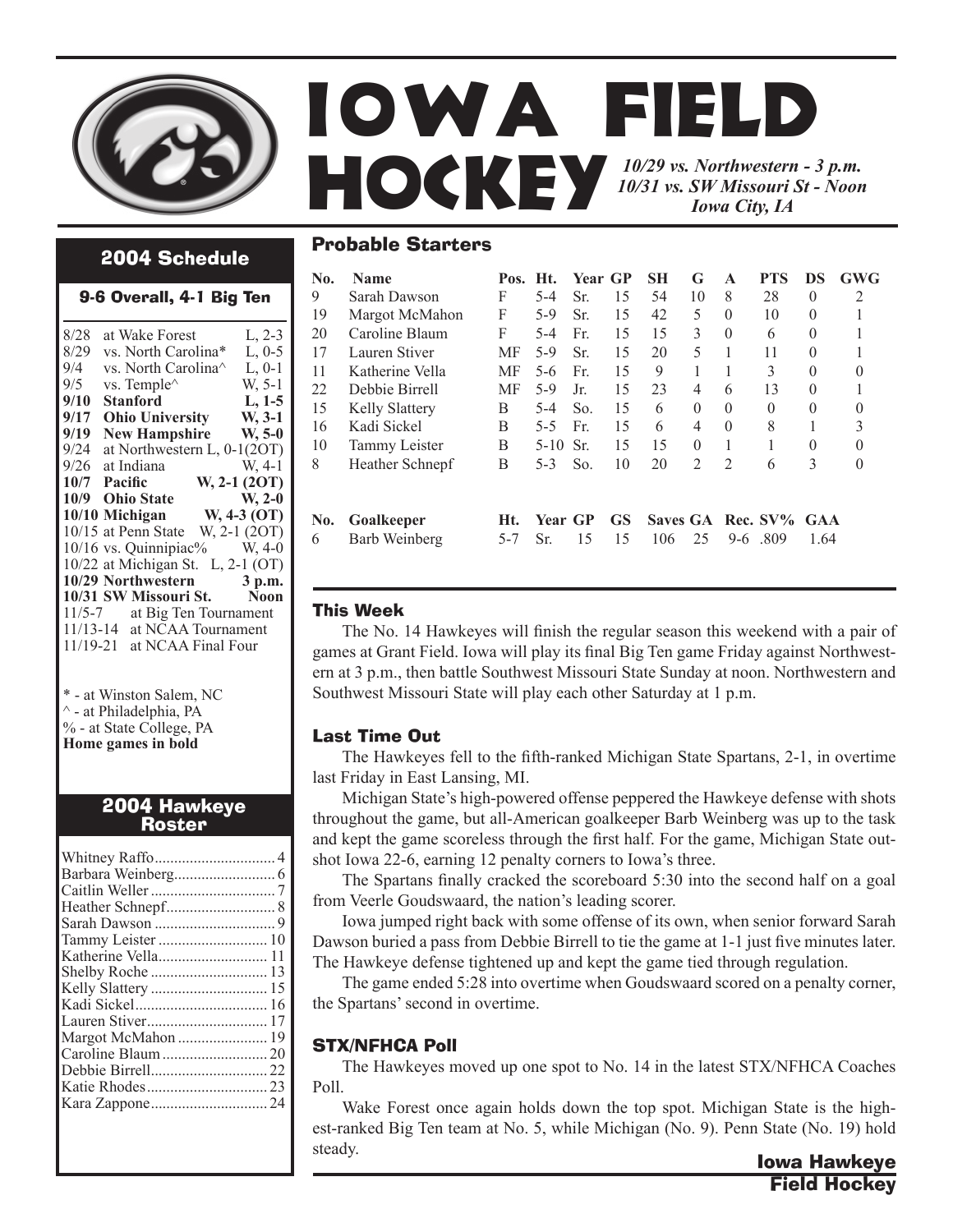| <b>2004 Big Ten Standings</b> |                   |         |          |  |  |
|-------------------------------|-------------------|---------|----------|--|--|
|                               |                   | Conf.   | Over.    |  |  |
|                               | 1. Michigan State | $5 - 1$ | $15 - 2$ |  |  |
|                               | 2. IOWA           | $4 - 1$ | $9-6$    |  |  |
|                               | Michigan          | $4 - 1$ | $13 - 5$ |  |  |
|                               | 4. Penn State     | $3 - 2$ | $9 - 8$  |  |  |
|                               | 5. Ohio State     | $1 - 4$ | $8 - 8$  |  |  |
|                               | Northwestern      | $1 - 4$ | $7 - 10$ |  |  |
|                               | 7. Indiana        | $0 - 5$ | $10-7$   |  |  |
|                               |                   |         |          |  |  |

## Iowa Sports Information

## **Tony Wirt**

| <b>Field Hockey Contact</b>    |  |  |
|--------------------------------|--|--|
| Phil Haddy, Sports Information |  |  |
| Director                       |  |  |
| Area Code is 319               |  |  |
| Office Phone335-9411           |  |  |
|                                |  |  |
| Press Box Number 330-1263      |  |  |
|                                |  |  |
| tony-wirt@hawkeyesports.com    |  |  |

# Iowa on the Web

The media and public can find a valuable and timely source of information about Iowa athletics at its world wide web site. The address for the site is:



# Media Information

**PRACTICE ATTENDANCE -** All practices are open to the media, and interviews may be conducted 15 minutes prior to or at the completion of practice. However, media must inform Tony Wirt of their intention to attend practice. The Hawkeyes practice daily from 2:45-5:15 p.m. at Grant Field.

**PLAYER INTERVIEWS -** All player interviews are coordinated through Tony Wirt of the sports information office. Please contact Tony (319-335-9268) so that he may set a time for an interview which does not interfere with the student-athlete's academic or

## The Big Ten Title Race

Heading into the final weekend of play, the Hawkeyes are in a two-way tie for second place in the Big Ten Conference with Michigan.

 At 5-1, Michigan State is in first place by 1/2 game but is finished with its conference schedule. Iowa and Michigan are both 4-1 and can move into a tie with the Spartans by winning this weekend. Iowa plays Northwestern, while Michigan plays Penn State.

## On Northwestern

The Northwestern Wildcats are currently 7-10 with a 1-4 mark in the conference.

 The Wildcat offense revolves around senior Candice Cooper, who is the thirdleading goal scorer in the Big Ten with 17. On the year, Cooper has 38 points. She was a second-team all-Big Ten selection last season.

 On defense, the Wildcats mainly rely on Sherri-Anne Nyberg in goal. Nyberg has a 1.80 goals against average and a .714 save percentage in 15 games this season. However, senior Kelly Augustine has started the last three games in goal for Northwestern. She has a .677 save percentage.

 The Hawkeyes lead the all-time series with Northwestern 39-17-4. Northwestern's 17 wins over Iowa is more than any other team in the nation.

 Northwestern is coached by Kelly McCollum, who is in her first year.

## Earlier This Season...

 The Hawkeyes and Wildcats met in a non-conference game on Sept. 24, with Northwestern pulling out the 1-0, doubleovertime win.

After a scoreless regulation and first overtime, Wildcat senior Candice Cooper scored the game's only goal on a rebound in the circle.

 The Hawkeyes were out-shot by Northwestern 15-14, and the Wildcats drew 10 penalty corners to Iowa's nine.

 Iowa put pressure on the Northwestern defense throughout most of the game, outshooting the Wildcats 9-5 in regulation and peppered goalkeeper Sherri-Anne Nyberg with five shots in the first overtime.

 Hawkeye goalkeeper **Barb Weinberg**  made seven saves on the day, including three in overtime.

## On Southwest Missouri State

The Southwest Missouri State Bears are 9-6 with a 3-3 record in the NorPac Conference.

 The Bears' leading scorer is Gabby Gomez, who has 22 points on eight goals and six assists.

 In goal, Southwest Missouri State features Jesse Lininger, who is 7-5 on the year. She has a 1.60 goals against average and a .792 save percentage.

Iowa leads the all-time series 20-5-1. SMS is coached by Dawn Porter, who is in her seventh year.

## Weinberg an All-Star

Hawkeye goalkeeper Barb Weinberg was named to the 2004 NFHCA North/ South Senior All-Star Game.

 Weinberg, a senior, will represent the North team at the all-star game, which will be played on Saturday, November 20, 2004 at Wake Forest University in Winston-Salem, NC. Game time is 7:30 p.m.

## Getting Their Money's Worth

The Hawkeyes have been showing their love of field hockey this season by playing a lot of it. Iowa has been in five overtime games, tying a school record set in 1994.

In fact, five of the last eight games the Hawkeyes have played have gone into overtime. Three of Iowa's five Big Ten games have gone into the extra frames.

 The Hawkeyes are 3-2 in overtime this season.

## Miss Clutch

Freshman defender **Kadi Sickel** crammed a career's worth of drama into a two-week span. The Plaistow, NH, native scored the game-winning goal in three consecutive games, two of which were in overtime.

> Iowa Hawkeye Field Hockey